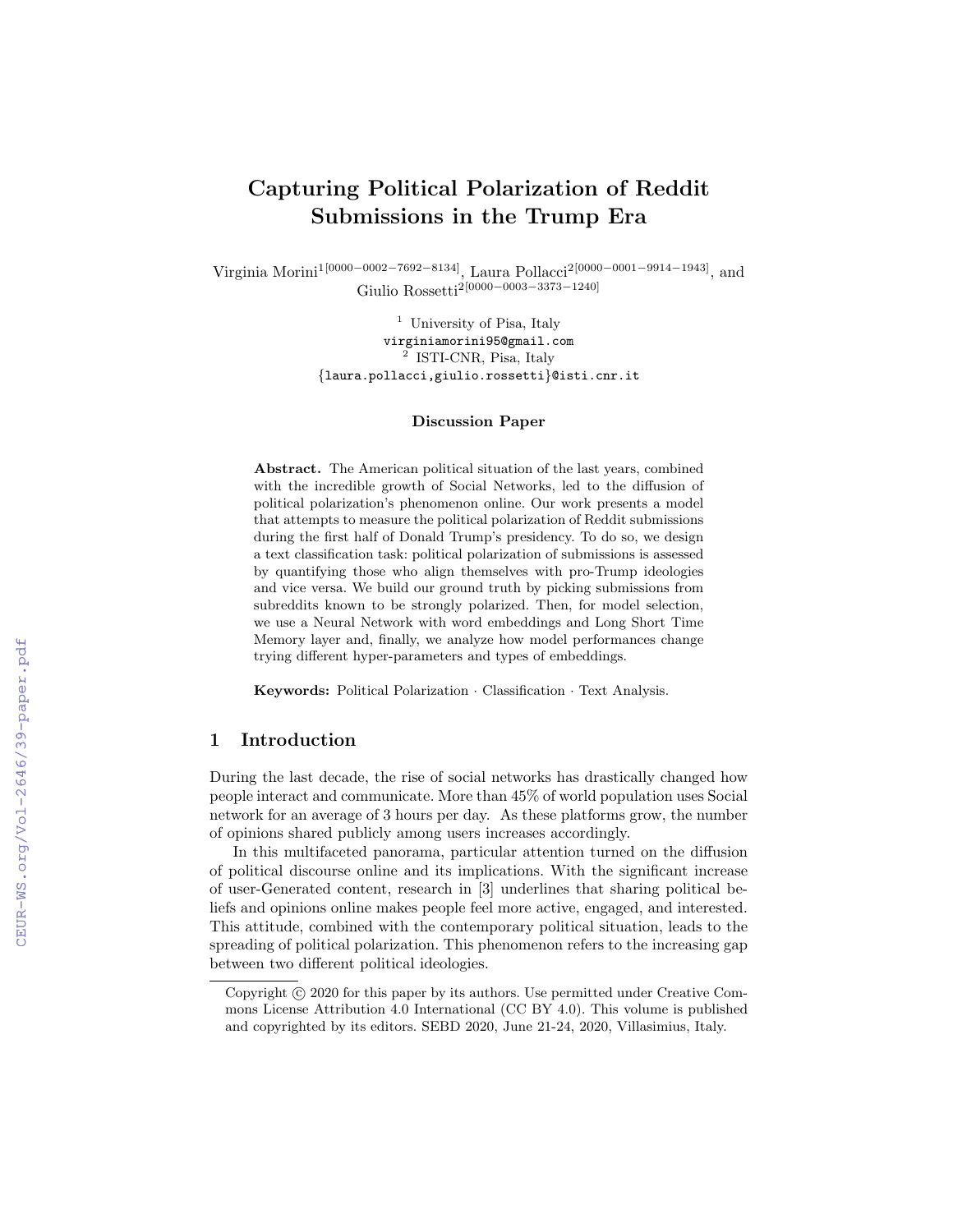During Donald Trump's presidency, online polarization has found its fertile ground: the debate between Trump supporters and anti-Trump citizens is becoming even more complex and uncivil [1].

In this paper, we propose a model that aims at measuring the political polarization of Reddit submissions in the Trump Era. To solve the issue, we model it as a text classification task. Given new submissions, we assess their political polarization by quantifying how those align themselves with pro-Trump ideologies and vice versa.

This task is a key step of a wider study, still ongoing, that attempts to identify and analyze Echo Chambers on Social Networks. Since an Echo Chamber is a strongly polarized environment, to assess its existence, it is necessary to dispose of a tool able to measure its possible components' polarization.

For our purposes, we choose Reddit as a subject of study. Reddit, as stated by its slogan 'The front page of the internet', is not a traditional social network but rather a website dedicated to the social forum and discussion threads. Founded in 2005, Reddit is now the nineteenth most visited website on the internet.<sup>1</sup> Also, Reddit is composed of thousands of communities, each dedicated to a specific topic, called *subreddits*. Its internal structure makes it easy to find politically polarized communities to analyze. Additionally, since users can write anonymously and posts aren't limited in length, this platform is particularly active in political discussions [11].

The rest of the paper is organized as follows. In Section 2 we discuss the literature involving text classification techniques in general as well as applied to the political domain. Section 3 describes the phases of data extraction and data preparation necessary to build our final dataset. In Section 4 we explore the different stages of model selection. Finally, Section 5 concludes the paper and set future research directions.

# 2 Related Works

With the growth of Social Networks, researchers have focused on the study of methods to extract information from a large quantity of unstructured text data.

The first key component of this process is text preprocessing, a combination of text mining techniques that allows cleaning data for further steps. Both works of Camacho-Collados et al. [4] and Uysal et al. [16], show how a weighted usage of these methods can remarkably improve final performances of a text classifier.

Another aspect to take into account when performing classification is the type of words' representation used. Social networks textual data, as posts, are sequences of words. Capturing their semantic valence is important to represent not only single words but also the context in which they are inserted. As stated in [8], traditional types of word representations, as a bag-of-word model, encode words as discrete symbols that cannot be directly compared to one another. Consequently, this approach is not suitable for the sentences' representation.

 $1$  https://www.alexa.com/topsites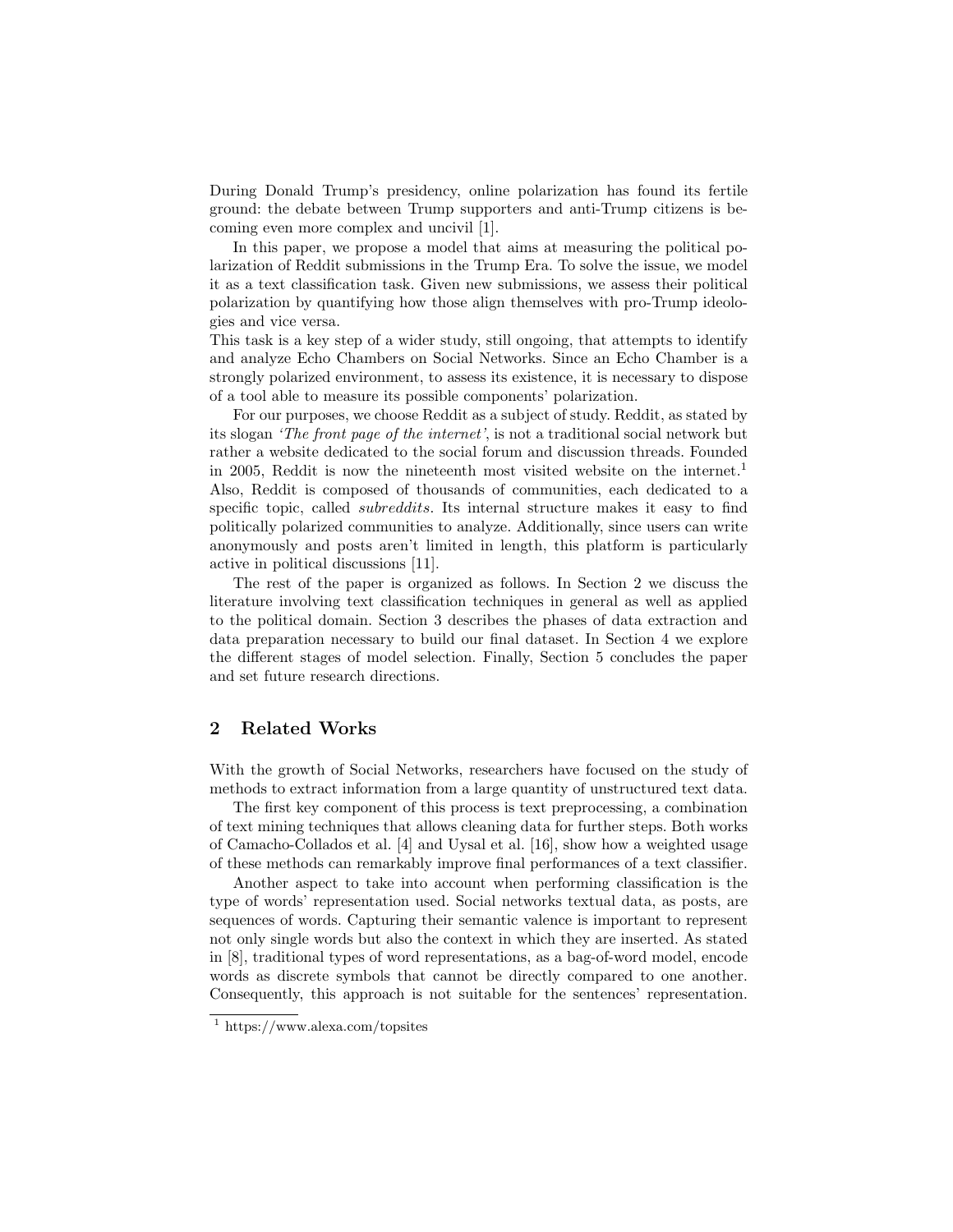Table 1. For each subreddit: number of submissions collected, average number of words in submissions and political ideology.

| Subreddit         |         |       | $\#$ submission   mean length   Political ideology |
|-------------------|---------|-------|----------------------------------------------------|
| r/The_Donald      | 151.395 | 92.02 | $pro-Trump$                                        |
| r/Fuckthealtright | 78,200  | 82.09 | anti-Trump                                         |
| r/EnoughTrumpSpam | 73.168  | 79.34 | anti-Trump                                         |

Word embedding (e.g., Word2vec [10] and Glove [12]), instead, maps words to a continuously-valued low dimensional space, capturing their semantic and syntactic features.

Recently has been shown how deep learning models can be fruitfully used to address Natural Language Processing related classification tasks. The survey in [9] synthesizes powerful models for sequence learning. The authors underline how Feed Forward Neural networks do not fit well with data sequences because after each word is processed, the entire state of the network is reset. Recurrent Neural Networks (RNNs), instead, assigning more weights to previous words of a sequence are suitable for this kind of data. In particular, Long Short Time Memory network (LSTM), a type of RNN, can maintain long term dependency through a complex gates mechanism, overcoming the vanishing gradient problem of RNN [15].

Social Network textual data are widely used for various text classification applications such as information filtering [7], personality traits recognition [13] or hate speech detection [17].

Concerning political leaning classification on such type of data, literature is not so exhaustive. In [5], Chang et al. propose a model to predict the political affiliation of Facebook posts in Taiwan. They build two models, one using the K-Nearest Neighbors algorithm and the other one AdaBoost combined with Naive Bayes classifier. Rao et al. [14] use word embeddings and LSTM to predict if a Twitter post belongs to Republican or Democratic beliefs. To the best of our knowledge, researches about political classification on Reddit is sparse or nonexistent.

## 3 Data Description and Preparation

In this section, we describe the phases of Data Extraction and Data Preparation necessary to build our final dataset.

Data was obtained through the Pushshift API [2] that offers aggregation endpoints to analyze Reddit activity from June 2005 to nowadays. We use the submission endpoint to pick submissions posted from January 2017 to May 2019, a period covering the first two years and a half of Donald Trump's presidency.

For this text classification problem, we select submissions belonging to subreddits known to be either pro-Trump or anti-Trump. Based on subreddits descriptions and considerations explained at the end of this section, we choose r/The Donald for the first group and r/Fuckthealtright and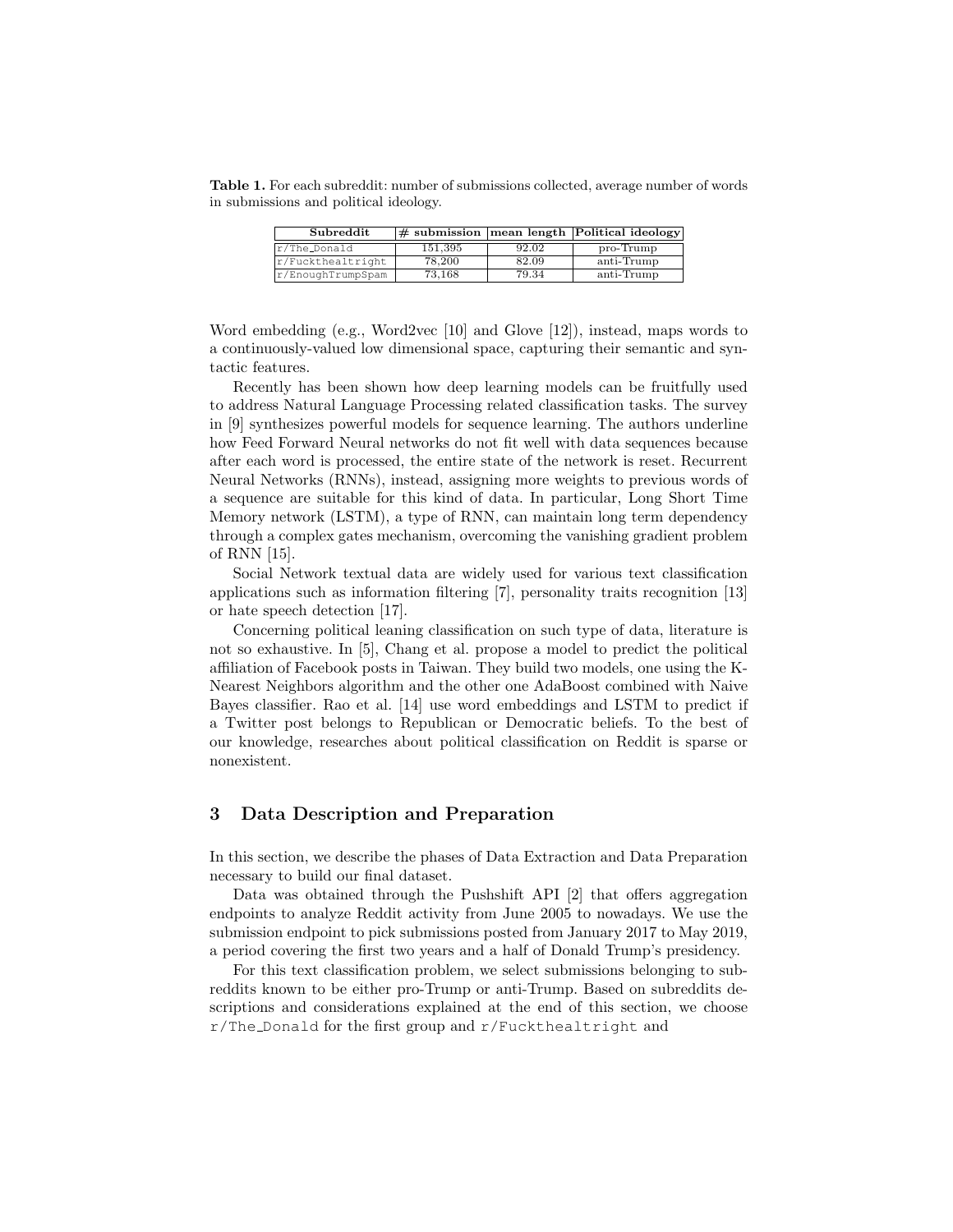

Fig. 1. Comparison between some of the 20 most frequent bigrams of each subreddit and their frequencies in the opposite one.

 $r/E$ noughTrumpSpam for the second. To have a balanced dataset, for the anti-Trump data we merge two subreddits, strictly related both on the users and the keywords.<sup>2</sup> In Table 1 are illustrated some dataset statistics.

For each selected submission, we collect the fields id, selftext, and title, respectively, the identifier, the content, and the title of the submission. We merge the latter two fields in a unique one to give it as input for LSTM, because the selftext of a post may be empty or just a reference to the *title* itself. By doing so, we make sure to have a text capturing what the user is actually trying to convey. Then, we assign to each submission a label: 1 if it belongs to pro-Trump subreddit, 0 otherwise.

Due to the nature itself of the social network that promotes free speech and expression, textual data gathered from Reddit platform is dirty and noisy. For this reason, we apply a text preprocessing pipeline to give clean data to LSTM: in particular, we convert text to lowercase, then remove punctuation and number, as well as stop words.

Also, by looking at the submissions extracted, we observe that several of these are composed only by few words. This is probably because, during data extraction, we only select textual data, removing all multimedia contents related to each submission. To avoid affecting LSTM performance, we remove from our original dataset all submissions shorter than six words.

Lastly, to check the validity of our initial choice of polarized subreddits, we identify some of the most frequent bigrams of each subreddit to analyze their frequencies in the opposite one. As we can see in Fig. 1, these words are discriminant and semantically related to their belonging subreddit.

<sup>2</sup> https://subredditstats.com/r/EnoughTrumpSpam https://subredditstats.com/r/Fuckthealtright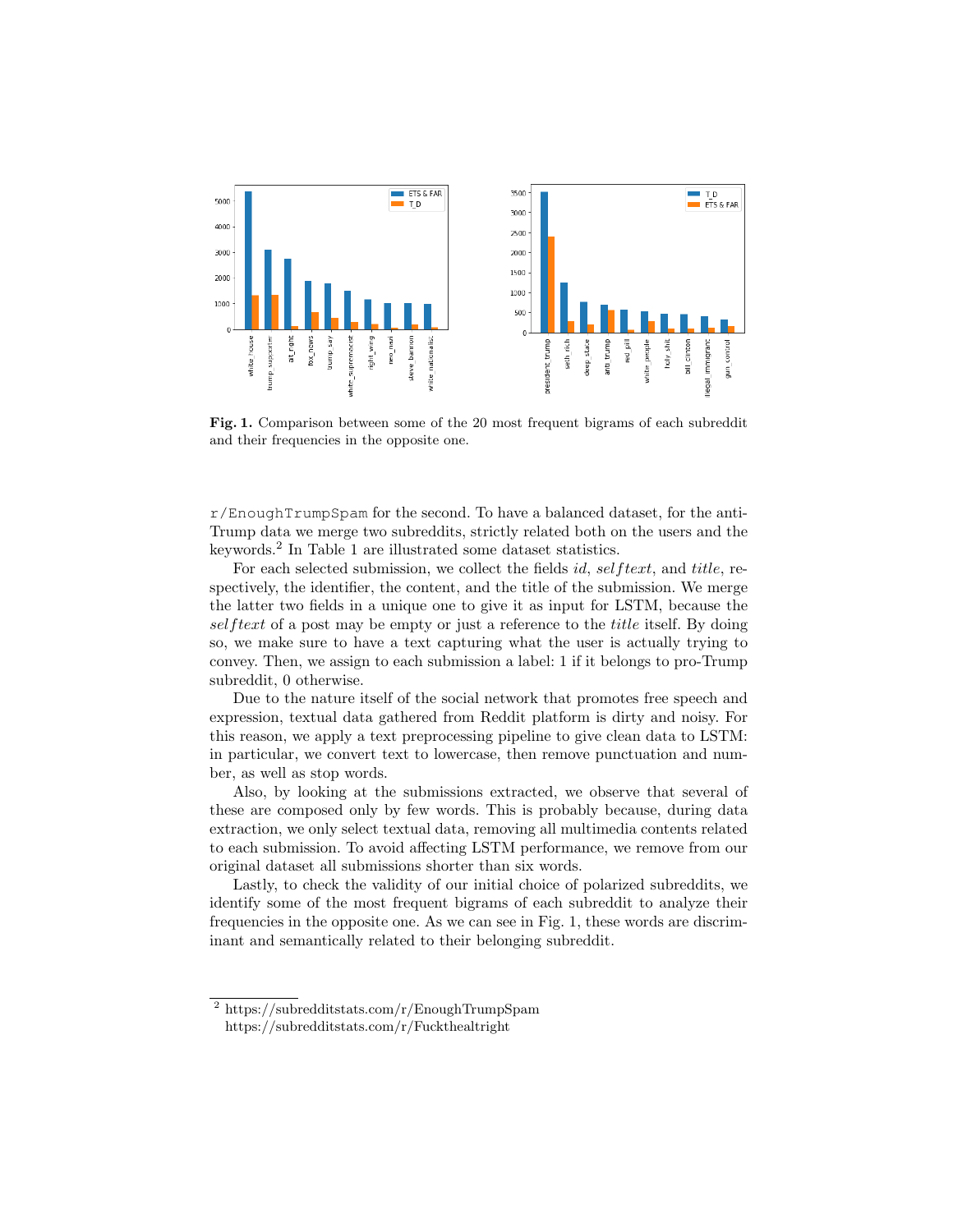

Fig. 2. High level architecture of our LSTM model.

#### 4 Measuring Political Polarization

In this Section, we describe the model selected to measure the political polarization of Reddit submissions.

To assess the best model, we follow these subsequent steps: preprocessing of input text sequences, model selection, and testing on new instances.

Neural Network Preprocessing. To give our submissions as input for our model, we have to vectorize them, turning each one in a sequence of integers.

To do so, we create a lexicon index based on word frequency, where 0 represents padding: indexes are assigned in descending order of frequency. Each text is then transformed into a sequence of integers, replacing each word with the corresponding index of the lexicon (e.g., the sentence "president trump says" becomes [5,1,39]). We use the whole lexicon for training the model. Lastly, to optimize the matrix operations in the batch, we pad each sequence to the same length, based on the mean length of all submissions. Sequences longer than this length are truncated.

Neural Network Architecture. As stated in Section 2, since our training data consists of sequences, standard neural networks are not suitable for our task. For such a reason, we adopt a Long Short-Term Memory network [6], a type of Recurrent neural network able to model the meaning of a sentence by taking into account its paradigmatic structure. Fig. 2 shows the high level architecture of our model, composed of three layers:

1. Embedding Layer: This layer takes as input the sequences of integers  $w_1, \ldots$ ,  $w_t$  previously created and turns them into 100-dimensional dense vectors  $x_t$ . t is the length of the sequence. During model selection, we decide to see how performance changes based on the use of Glove pre-trained word embeddings or embeddings learned directly from the text.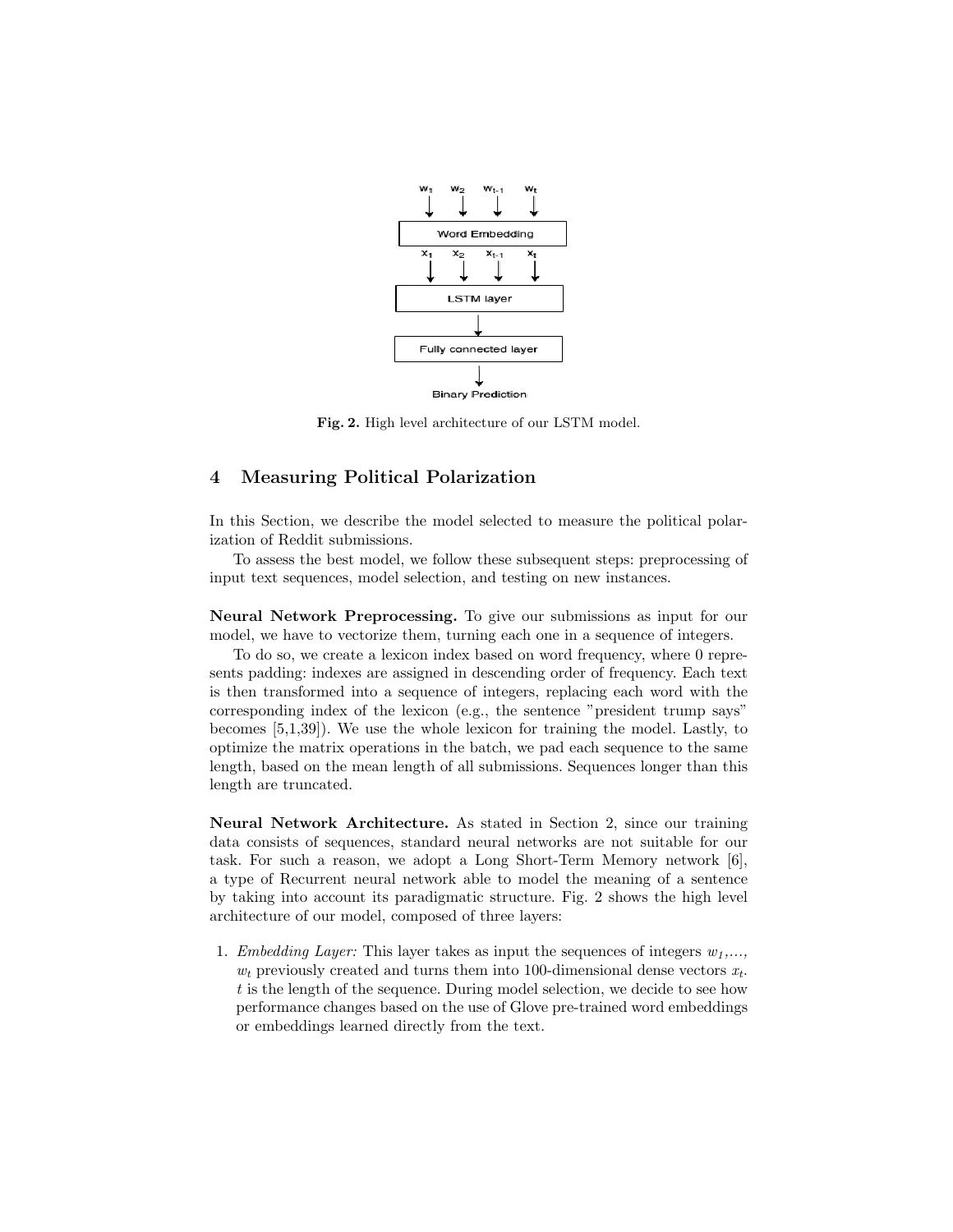Table 2. Hyper-parameters tuning for models with learned embeddings and Glove ones.

|         |     |       | Emb. type LSTM units Training acc. Validation acc. |
|---------|-----|-------|----------------------------------------------------|
|         | 32  | 0.832 | 0.816                                              |
| Learned | 64  | 0.837 | 0.816                                              |
|         | 128 | 0.828 | 0.816                                              |
|         | 32  | 0.831 | 0.814                                              |
| Glove   | 64  | 0.839 | 0.819                                              |
|         | 128 | 0.846 | 0.829                                              |

- 2. LSTM Layer: This layer consists of multiple LSTM units. Each unit maintains a memory cell. Cells encode the information of the inputs observed up to that step through the gates mechanism. The first gate is called input gate and controls whether the memory cell is updated. The second gate is the forget gate that controls if the cell is zero; lastly, the output gate controls whether the information of the cell state is visible. To avoid over-fitting, we add a dropout regularization of 0.3.
- 3. Output Layer: This layer is a fully connected layer which outputs a single neuron to perform binary predictions. We use the Sigmoid activation function to have a probability output between 0 and 1. Submissions with a probability score greater or equal than 0.5 will be labeled as pro-Trump, the others as anti-Trump. As loss function, we use Binary cross-entropy and as optimizer Adam.

Model Selection. We use a training set of 302,763 instances, perfectly balanced among the two target classes. To find the model with the highest performance, we perform a 3-fold Cross-Validation trying different values of LSTM units [32,64,128] with a fixed embedding dimension of 100. We experience such configurations, both with learned embeddings and pre-trained ones. Results are shown in Table 2. The model with higher performance is the one obtained using 100 dimensions Glove pre-trained embeddings and 128 LSTM units that reaches an accuracy score of 84,63% on the training set and 82,96% on validation.

Model Evaluation. Model performances are firstly assessed on a polarized test set built by picking unseen submissions belonging to the previously selected subreddits.<sup>3</sup> In detail, we extract 38,906 submissions posted from 2nd May to 1st December 2019. As shown in the first line of Table 3, model reaches an accuracy of 74%.

We further assess model performances on less polarizing topics wrt Donald Trump's persona. To do so, we choose four main topics addressing sociopolitical issues, and for each of them, we select several related subreddits via Reddit lists.<sup>4</sup> Three out of four are fine-grained (i.e., gun control and legalization, minority discrimination, immigration policies) while the latter is more general in the topic (i.e., political discussion). Submissions extracted are posted from January 2017

<sup>3</sup> r/The Donald, r/EnoughTrumpSpam, r/Fuckthealtright

<sup>4</sup> http://redditlist.com/

https://www.reddit.com/r/ListOfSubreddits/wiki/listofsubreddits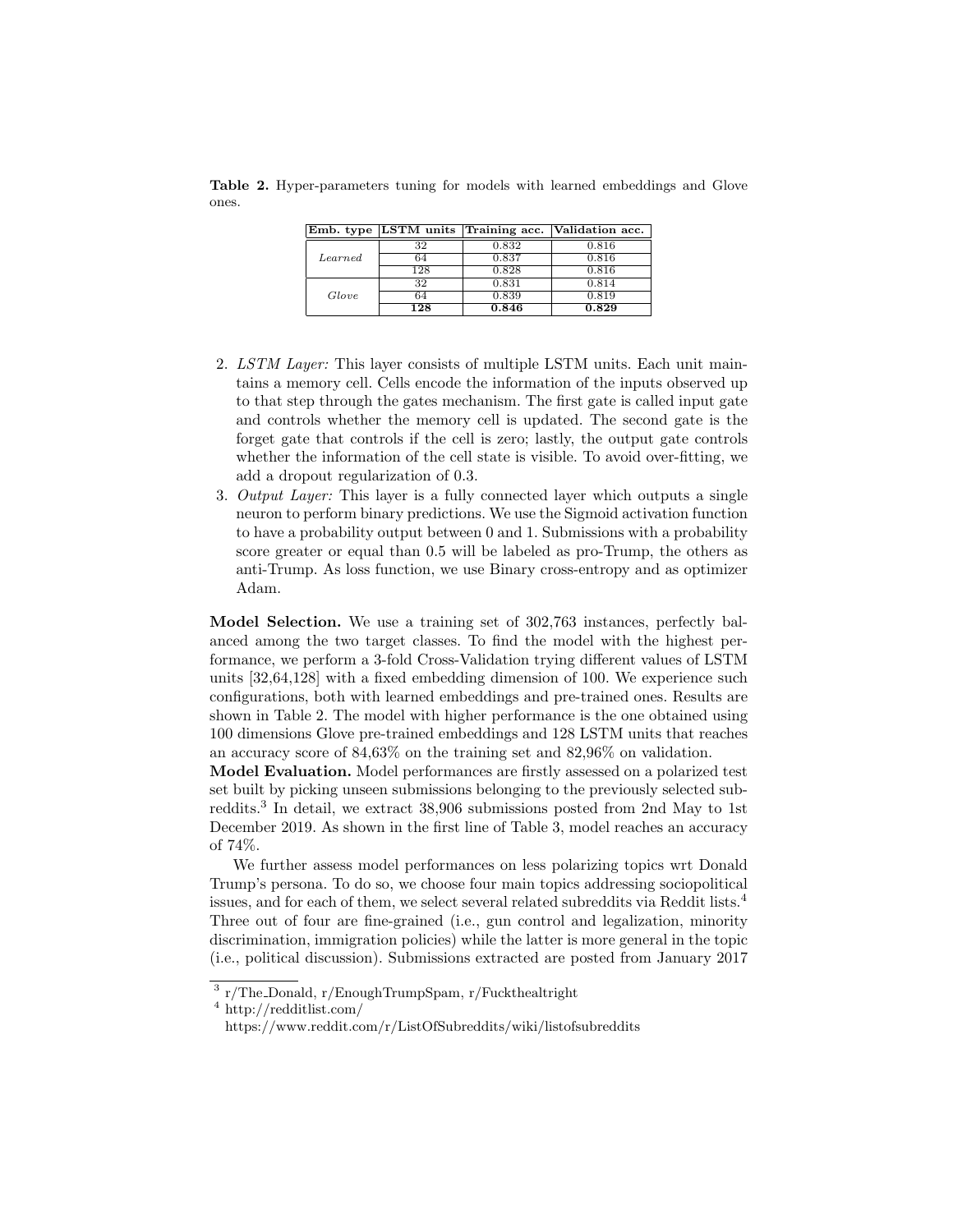Table 3. Model performances on polarized topic and on less polarized ones.

| Test set                |        | # post   Accuracy   Precision   Recall   F1-score |       |       |       |
|-------------------------|--------|---------------------------------------------------|-------|-------|-------|
| Polarized test set      | 38,906 | 0.741                                             | 0.691 | 0.812 | 0.746 |
| Gun control             | 2.247  | 0.712                                             | 0.751 | 0.692 | 0.720 |
| Minority discrimination | 955    | 0.723                                             | 0.780 | 0.731 | 0.754 |
| Immigration policies    | 400    | 0.722                                             | 0.776 | 0.725 | 0.749 |
| Political discussion    | 80,961 | 0.825                                             | 0.943 | 0.851 | 0.894 |

to December 2019.

In this scenario, we do not have a ground truth to evaluate model results among the different topics. Thus, we try a different approach: validating our model through polarized users. In detail, we first compute for each user in training set his polarization score by averaging his posts' prediction scores. Then we select the most polarized ones (i.e., score  $\leq 0.2$  for anti-Trump users and score  $\geq 0.8$  for pro-Trump ones), obtaining 1,150 final users. So, we look for their posts among the aforementioned four topics, labeling them according to the user polarization score previously obtained. Finally, we assess model performances on the four new test sets.

By comparing model performances across the five differently polarized topics, we can assess model's ability to generalize. As shown by Table 3, even though test sets are not directly comparable, due to their difference in size, our model reaches quite good results with accuracy always greater than 70%. Lastly, from the sample of predictions in Table 4 we denote similar trends across different topics: submissions with an higher prediction score convey a strongly Republican view while the lower ones a definitively Democratic leaning.

## 5 Conclusion and Future Works

In this study, we propose a model that aims at measuring the political polarization of Reddit submissions in the Trump Era. This task is a key step of a wider study focused on the identification of Echo Chambers on Reddit. Since an Echo Chamber is a strongly polarized environment, to assess its existence it is necessary to find a way to measure its possible components' polarization.

To do so, we use a Neural Network with word embeddings and Long Short Time Memory layer to quantify how submissions align themselves with Trump's ideologies and vice versa. The best model is the one built with Glove embeddings

| <b>Sumission</b>                                                                                                                                                                      | topic                     | score |
|---------------------------------------------------------------------------------------------------------------------------------------------------------------------------------------|---------------------------|-------|
| Tropical storm Barry: Obama has transformed his hatred for America into a new type of treason                                                                                         | Polarized topic           | 0.93  |
| Trump's re-election crisis: His internal polls show it, national polls show it, and even a poll in reliably<br>conservative Texas shows it.                                           | Polarized topic           | 0.02  |
| Never forget: Hillary worked hard to keep wages of Haitian garment workers under 31 cents per hour                                                                                    | Political discussion 0.93 |       |
| American soldiers aren't dying for our freedom in Syria, Iraq and Afghanistan. They're dying for nothing                                                                              | Gun control               | 0.15  |
| Poor Immigrants Are The Least Likely Group To Use Welfare, Despite Trump's Claims missing                                                                                             | Immigration               | 0.03  |
| Feminist deliberately acts like a condescending asshole to men. When they react like she's being an asshole, Discrimination<br>declares that men are an issue and Buzzfeed trends it. |                           | 0.90  |

Table 4. For each submission: text, topic and prediction score.